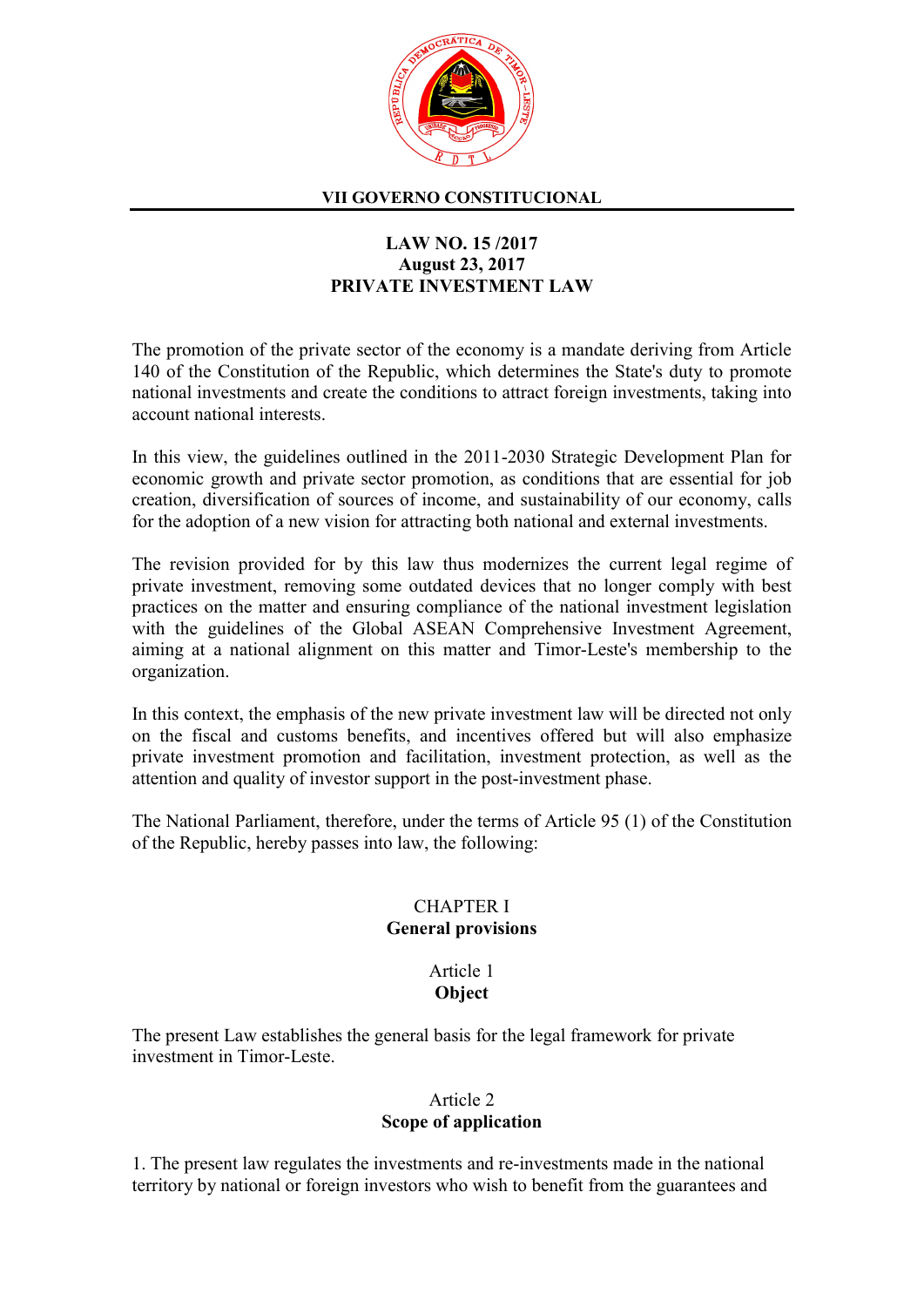incentives provided for herein and that are likely to contribute to the socio-economic development of the country.

2. This law on private investments shall not apply to investments made by the State and by public corporations.

3. Excluded from the scope of tax and customs benefits provided for in this law are the investments made by legal persons where more than 50% of the capital is held by the State or by another public corporations.

# Article 3

# **Definitions**

For the purposes of this Law, the terms below shall have the following meanings: a) «Economic activity» means the production, distribution and commercialization of goods or the provision of services, regardless of their nature, carried out in the Country's economy;

b) «Goods or capital equipment allocated to the venture» mean goods or capital equipment for the construction of or to be installed in the venture, imported by the investor or its contractor or subcontractor, justifying the acquisition or import given the nature or size of the venture;

c) «Association Agreement» means the agreement through which two or more companies combine to create a joint investment or reinvestment;

d) «Business Venture» is the result of the act of realizing an investment or reinvestment in a given sector of economic activity in the Country;

e) «Company» means the combination of human resources, capital, goods, rights and obligations allocated in a structured manner to the conducting of a certain economic activity;

f) «Training» means any kind of specific learning program to be provided to a Timorese worker based on a pre-approved functional capacity-building plan, which can be delivered in or outside the workplace, with the aim of developing technical or management skills of the Timorese worker;

g) «Private Investor» or «Investor» means any natural or legal private person, national or foreign, resident or non-resident who intends to invest or who invests in Timor-Leste; h) «National Investor» means a natural person of Timorese nationality or a legal person under Timorese law where over 75% is held by Timorese nationals, developing an economic activity;

i) «Foreign Investor» means a natural person of foreign nationality or a legal person governed by foreign law where foreign nationals hold more than 25%, and develops an economic activity;

j) «Private Investment» means any form of investment or reinvestment as defined in sub-paragraphs k) and l);

k) «Investment» means any direct investment in the Country carried out by a private investor under own risk either with money, or property or goods that are monetarily assessable under the terms provided for by Article 8;

l) «Reinvestment» means any investment in the same business venture that uses profits and dividends resulting from the economic activity of the same business venture that made the venture;

m) «Value of Investment and Reinvestment» is the sum of the total value attributed to the forms of investment, as declared by the private investor;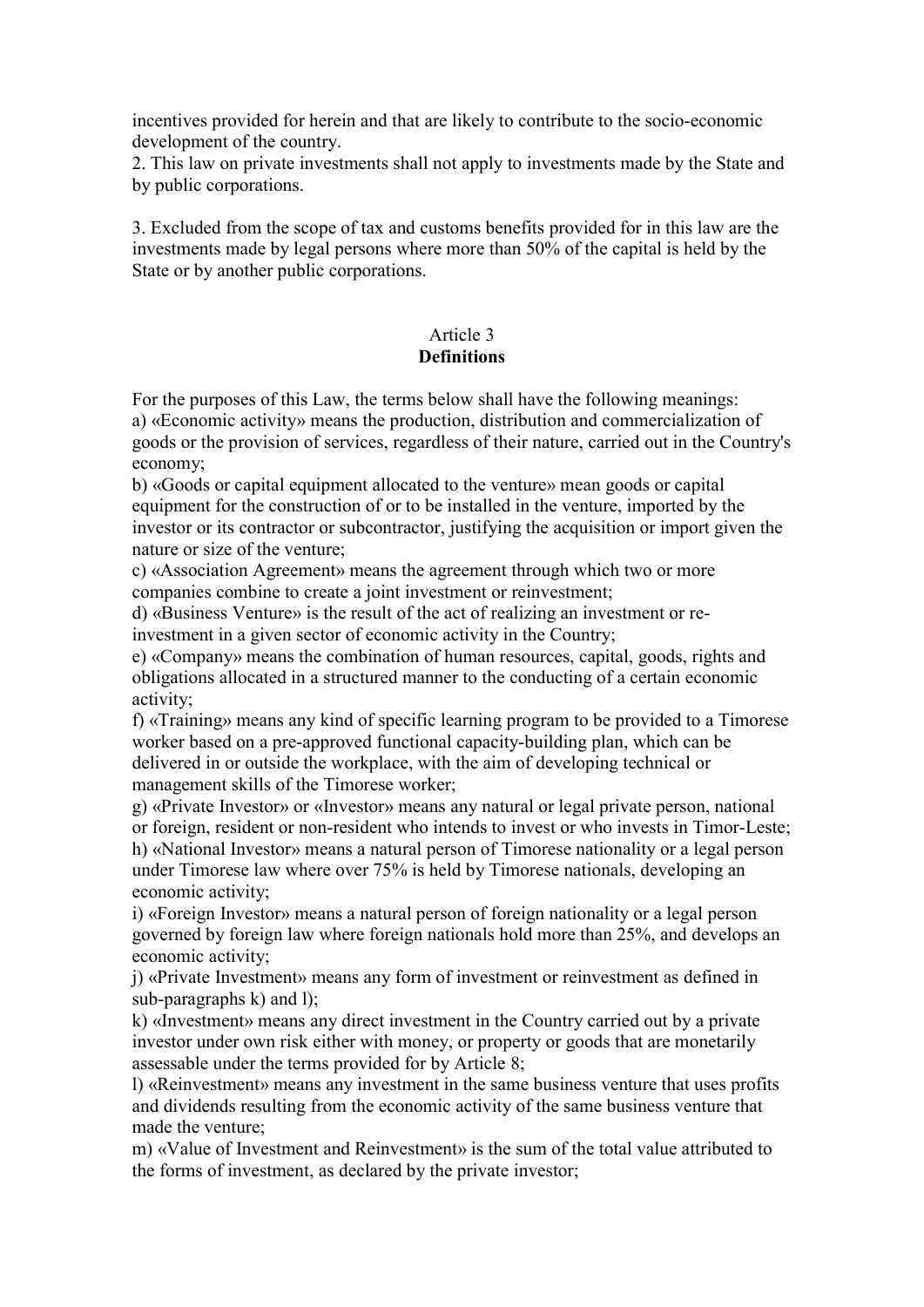n) «Special Industrial Zones» mean geographically defined economic spaces reserved by the State for installation of industrial, agricultural, mining and other units.

# Article 4 General Principles

The legal regime of private investments shall obey the following general principles of: a) Promoting and facilitating private investments, diversifying the economy and promoting employment aimed at poverty reduction and, through its impact on national production, increase State revenues;

b) Promoting sustained, inclusive and sustainable economic growth through the rational use of resources, the building of resilient infrastructures and respect for natural ecosystems;

c) Promoting gender equality by encouraging female participation in investment projects;

d) Reducing socioeconomic inequalities in the national territory;

e) Strengthening Timorese business class and productive capacity;

f) Economic and commercial integration in the regional market;

g) Free initiative and free competition, except in areas defined as reserved to the State;

h) Equal treatment for domestic and foreign investors, with the exceptions provided for by law;

i) Investment protection guarantee, as provided for by law;

j) Respect for international agreements or other agreements of economic nature already signed.

# Article 5

### International Agreements

Rights, guarantees and benefits granted to investors under this Law do not harm nor in any way restrict the regimes of international agreements and treaties which Timor-Leste is party to.

### Article 6

### Bilateral Agreements on Investment Promotion and Protection

The Government promotes the establishment of bilateral investment promotion and protection agreements with the largest number of countries in order to promote international trade.

#### Article 7 Double Taxation

1. The Government promotes the establishment of international agreements with the largest number of countries in order to avoid international double taxation. 2. Foreign investors are entitled to the provision of proof of tax payments made in

Timor-Leste.

### CHAPTER II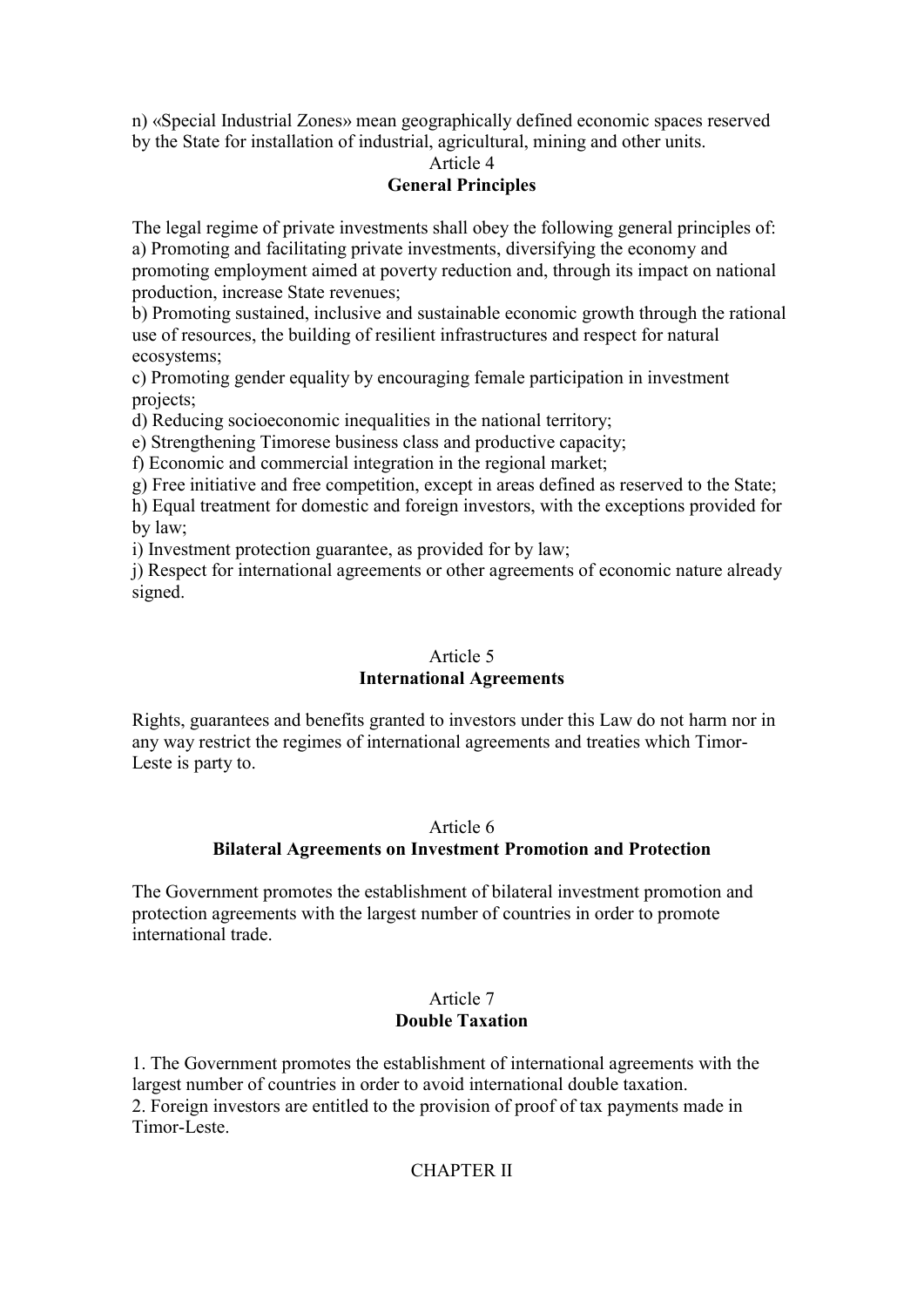# Investment Conditions

### Article 8 Forms of Investment

Investments or reinvestments may consist of the following:

a) Establishment or expansion of an individual or collective company, under the terms of the law in force in the Country;

b) Acquisition of part or all of the shareholdings of a commercial company,

participation in the increase of its capital or call-up of additional capital contributions; c) Entering into or amending consortium agreements, partnerships, joint ventures or any other form of permissible contracts of association;

d) Entering into or amending of contracts involving the ownership or management of companies, establishments of agricultural, industrial and commercial nature, real estate complexes and other facilities or equipment used for the development of economic activities;

e) Financial resources or supplementary capital contributions made by an investor in a commercial partnership in which the investor participates or any reinvestment-related financial resources of profits or dividends in the company;

f) Purchase, lease or acquisition of any other real rights over immovable property in the national territory, when such acquisition is part of private investment projects in accordance with current legislation in force in the country;

g) Acquisition or importation of good or capital equipment for the company allocated to the venture, including the contracting of the respective insurance and freight;

h) Acquisition or importation of raw material or semi-processed goods company, for exclusive use in the investment or reinvestment;

i) Free transmission to the company of industrial secrets, copyrights, industrial property rights, distinctive trade mark, or any other intellectual property rights recognized by law;

j) All rights recognized by law or contract and all licenses or authorizations issued in accordance with the law;

k) Provision of any other amounts in cash or equivalent for exclusive realization of the investment or reinvestment.

### Article 9 Private Initiative

1. Investments or reinvestments in any economic activity in Timor-Leste, as long as permitted by law, is free and does not require any prior authorization beyond those procedures provided for in the legislation in force.

2. Exceptions to the number above are those economic activities expressly reserved for exclusive ownership or exploitation of the State.

3. The entity responsible for promoting, facilitating and monitoring private investments and exports is required to prepare, in accordance with the legislation in force, a list of activities and sectors that may not be exercised by national investors, foreign investors, and may not be subject to the incentives provided for in this law.

# CHAPTER III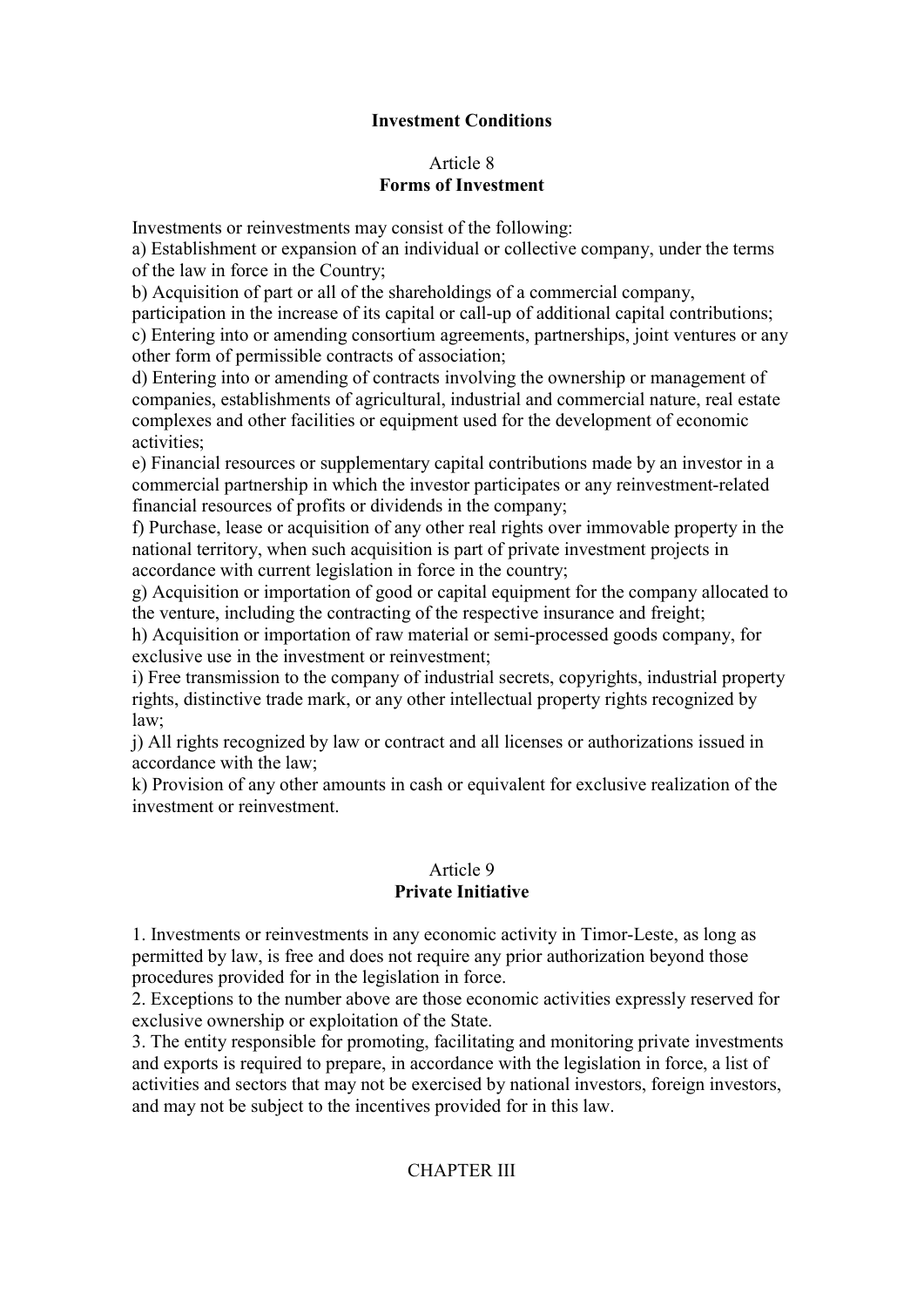### Investor Rights and Guarantees

### Article 10 Equal Treatment

1. All investors, regardless of nationality, enjoy the same rights and are subject to the same duties and obligations, under the terms of the law.

2. Exception to the terms of the previous paragraph, is the right to land ownership, under the terms of the Constitution and the law.

3. All investors have equal opportunities of access to the special benefits provided for in this law, depending on the criteria set out herein, namely by Article 2 (3).

4. Exceptions to the previous paragraphs are those cases of investments, which, by their nature or size, are subject to special agreements, investments by nationals that may deserve support and more favorable treatment by the State, and the favoring of investments that contribute to national development priorities, in particular those in special economic zones and special industrial areas.

### Article 11 Fair and Equitable Treatment

All investors are entitled to fair and equitable treatment and, to this end, have at their disposal all legal means of a judicial and administrative nature legally in force to guarantee the full protection and security of their investments.

# Article 12

### Right of Access to the Courts

All investors are guaranteed equal access to the courts for the defense of their legally protected rights and interests, under the terms of the Constitution and the law.

#### Article 13 Access to Information

1. All investors are entitled to freely access all legislation regulating the legal regime on private investments and to any other information that may influence the investment in question, namely tax, labor, immigration and social security legislation.

2. For the purposes of the preceding paragraph, the governmental entity responsible for promoting, facilitating and monitoring private investments and exports shall make available on its website the updated version of all laws, regulations, procedures and forms, used in the private investment legal regime.

# Article 14 Land Ownership and Land Use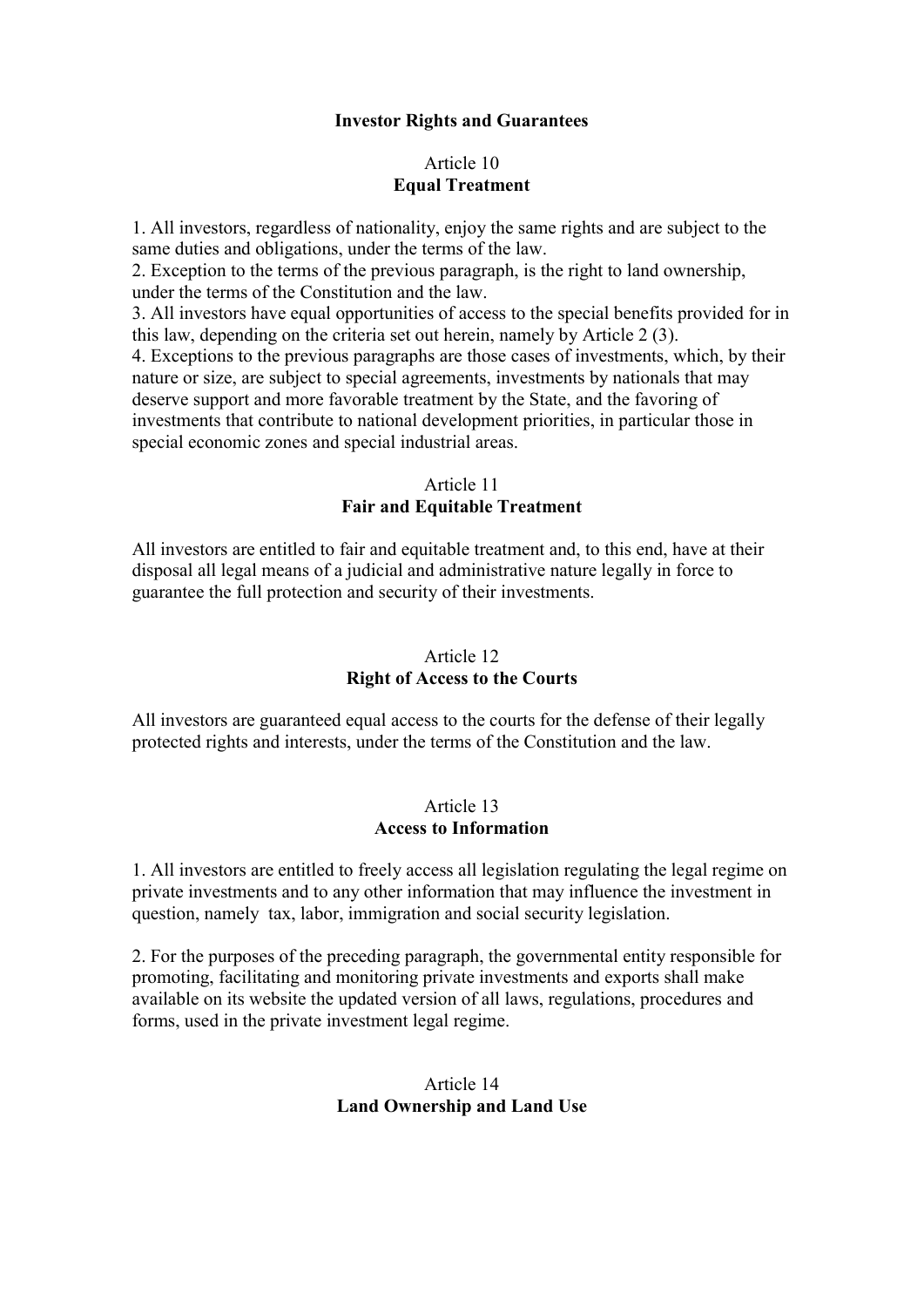1. The State guarantees the right to private ownership and use of land for development of investment or reinvestment projects, subject to the limits provided under the Constitution and land legislation.

2. For the purposes of the preceding paragraph, the nationality of the investor is defined based on the criteria set out in the legislation on land, not applying the definition contained in Article 3 of this Law.

### Article 15 Guarantee against Expropriation

1. The State commits to not adopt an expropriation or nationalization policy that directly or through equivalent measures may deliberately harm the development venture of a private investor in the national territory.

2. Where necessary to resort to requisition or expropriation of part or whole of the property of an investor, the State undertakes to do so in a duly justified, nondiscriminatory manner and upon adequate and fair compensation to the investor under the terms of the law.

3. The payment of compensation provided for in the previous number shall take place immediately after the completion of the necessary legal and administrative procedures.

# Article 16 Import and Export

Investors may import goods and equipment and export products and services produced, in accordance with the law.

### Article 17 Resorting to Credit

Investors may freely resort to domestic and foreign credit to finance business ventures, in accordance with the law.

### Article 18 Overseas Transfer of Funds

1. All investors are guaranteed the right to freely transfer funds abroad from any investment or reinvestment in Timor-Leste, in accordance with the applicable legislation, namely:

a) Profit and dividends paid as a result of an investment made;

b) Capital resulting from the sale, liquidation and extinction of shares in commercial companies which constitute investment, as well as the sale of business assets, which are the property of the investor;

c) Capital resulting from the reduction of the capital stock of a commercial company constituting an investment;

d) Amounts due on the basis of contracts which constitute investment, according to Article 8 subparagraph d);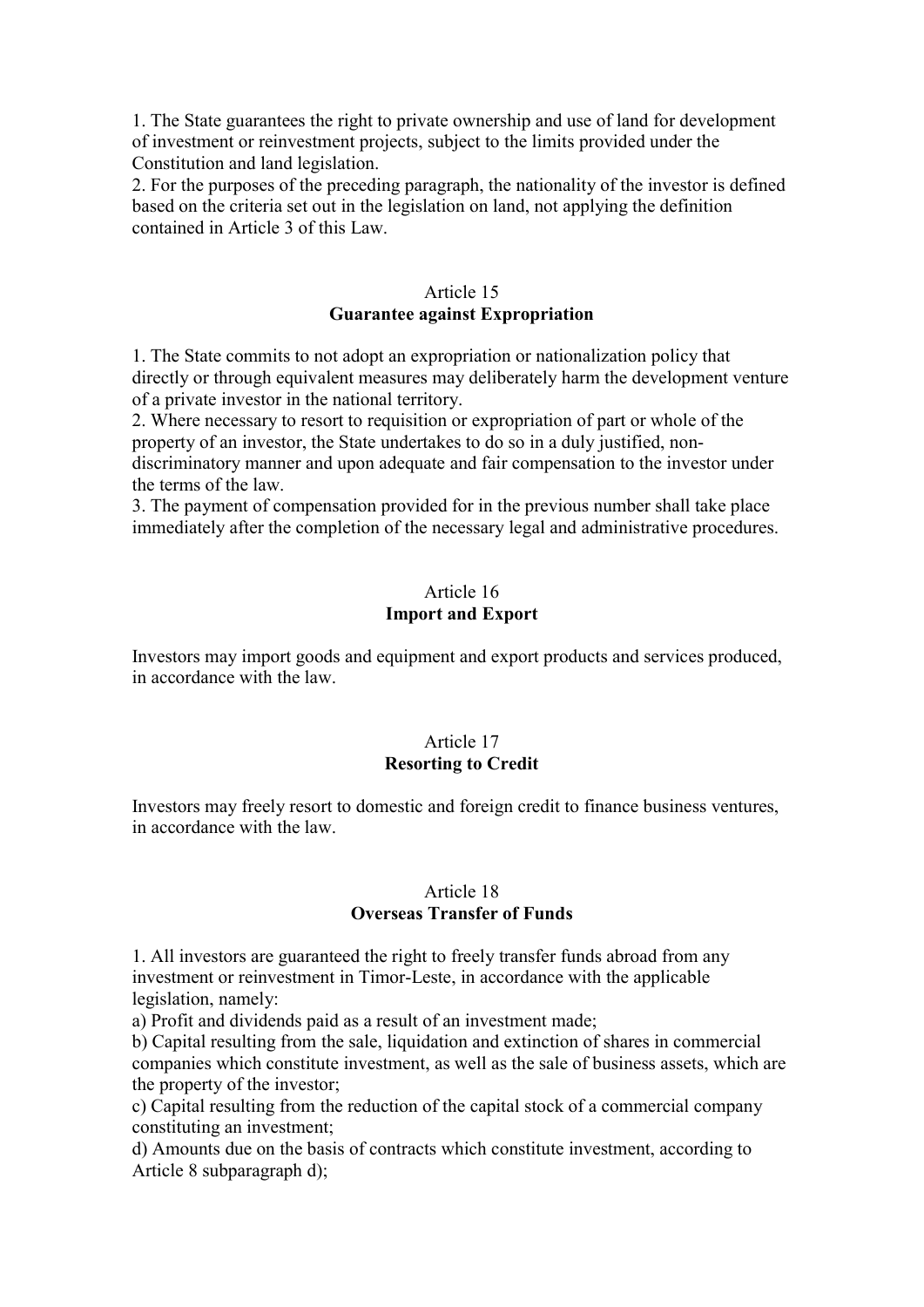e) Benefits payable due to amortization or payment of financial interest constituting an investment under paragraph e) of Article 8;

f) Personal income obtained in the discharge of management and administration functions relating to investment participation in economic activities;

g) Income from the transfer of intellectual property rights which constitute investment;

h) Compensation payable under paragraph 2 of Article 15;

i) Payments arising from settlement of investment disputes.

2. All investors may request the conversion of funds into foreign currency through the banking system to transfer funds abroad to meet financial obligations incurred by the investment made such as:

a) Payment of imports;

b) Payment of capital or interest on loans taken abroad;

c) Payment of rights and management services.

3. The right to freely transfer funds abroad must be exercised in accordance with the applicable Central Bank regulations, and is limited only by the application of a general legislation, such as tax legislation.

# Article 19

# Intellectual Property

All investors are entitled to the protection of industrial secrets, copyrights, industrial property rights, distinctive trademark signs, or any other intellectual property rights recognized by law.

### Article 20

### **Secrecy**

All investors are guaranteed respect for professional, banking and commercial secrecy in accordance with the law.

# Article 21

# Confidentiality

Authorities, services, officials and agents of the State are bound to the confidentiality of all information and documents provided under an investment or reinvestment carried out under this law.

### Article 22 Hiring of foreign workers and collaborators

1. Investors may hire qualified foreign workers or collaborators for technical, supervisory or management functions, as provided for under the asylum and immigration law.

2. Any foreign or non-resident national worker or collaborator has the right to freely transfer abroad the net income earned from employment contract celebrated under the terms of this Article.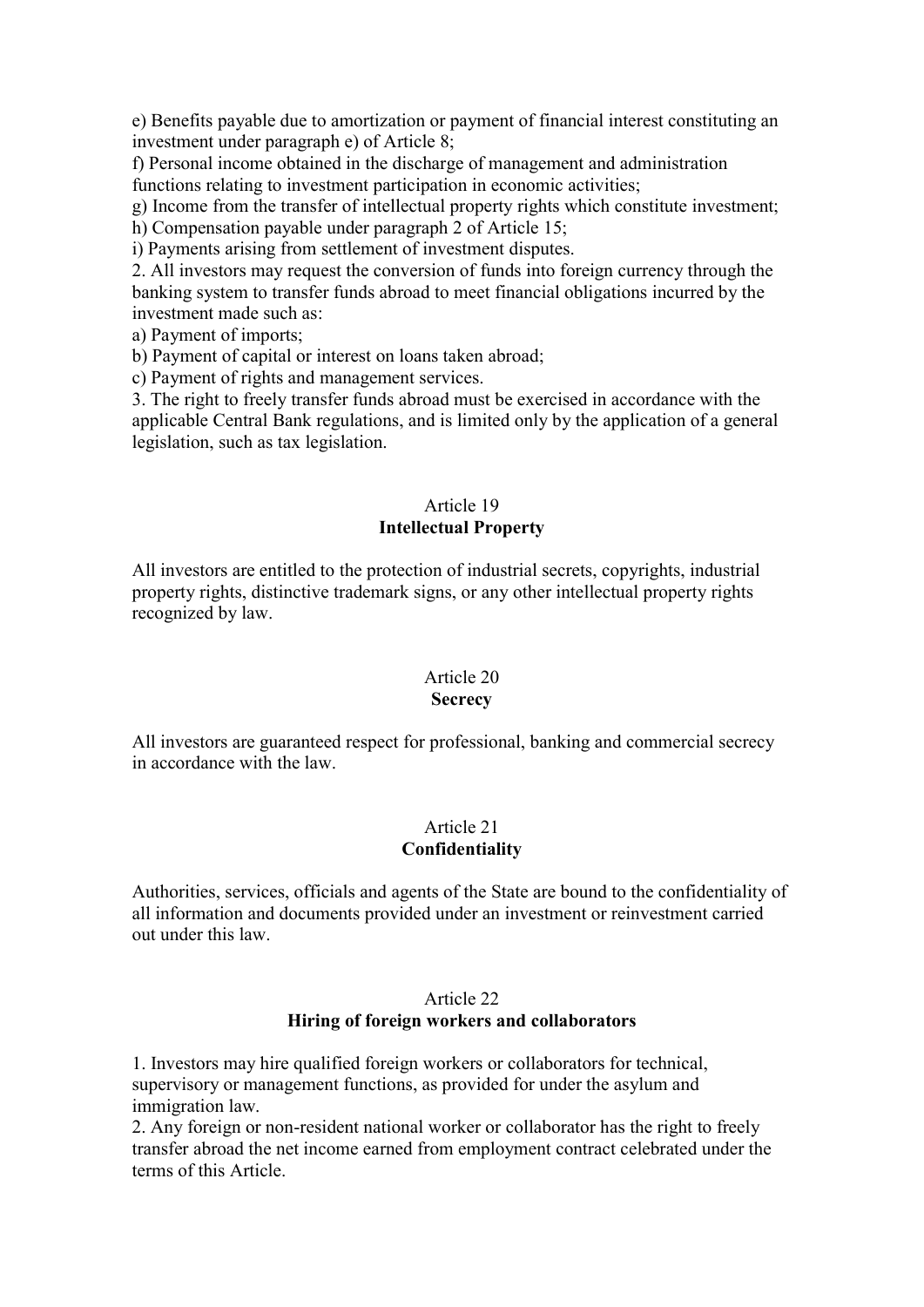3. The Government may determine the number of workers and collaborators whose recruitment is permitted under paragraph 1 of this Article, depending on the evolution of the national market.

# CHAPTER IV DUTIES OF INVESTORS

# Article 23 General and Specific Duties

1. All investors are required to comply with legislation in force in the country, being subject to applicable penalties or sanctions for the offenses under the law.

2. In particular, the investor must:

a) Ensure that the investment respects, in particular, all existing environmental legislation and complies with all the rules and procedures imposed by said legislation; b) Ensure utmost compliance with existing labor, tax and social security legislation and applicable collective bargaining agreements, in accordance with minimum wage legal provisions and best international practices on hygiene, health and safety in the work place;

c) Employ Timorese workers and promote their professional training for the performance of qualified functions, including the improvement of technical or managerial knowledge, for which they may count on State support in a manner to be determined by the State or in a special investment agreement;

d) Comply with the rules and procedures applicable to the accumulation of funds and reserves, realization of provisions, organized accounting and instruments of accountability, especially in view of the provisions of the Companies Law and other legislation in the country;

e) Comply with the rules and procedures for the transfer of funds, according to the legislation in force in the country;

f) Provide the central agency for investment and exports promotion with timely information on transfers of capital to carry out the private investment, as well as transfers abroad, in accordance with the law;

g) Provide the central agency for investment and exports promotion with truthful, updated, and timely information, namely regarding the value of the investment or reinvestment and the assessment method used, when necessary;

h) Make available to the central agency for investment and exports promotion and other competent authorities data and information related to the business venture, upon request, in accordance with applicable laws in the country;

i) Comply with deadlines for the beginning, implementation and conclusion phases of the project development, as provided for in the Special Investment Agreement.

# CHAPTER V Special Benefits

### SECTION I Special Benefits to Investors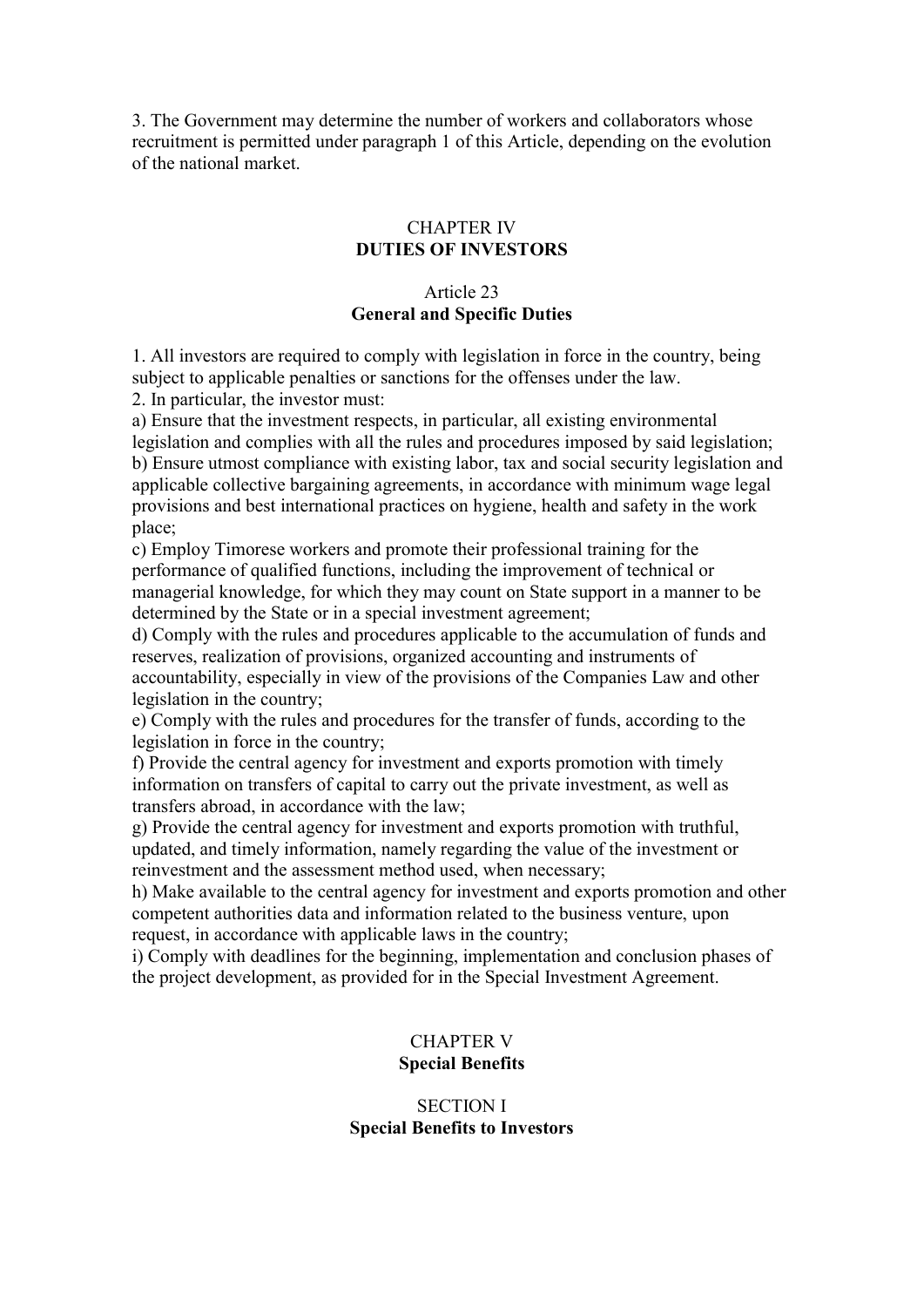# Article 24 Hiring Foreign Workers and Collaborators

1. An investor holding a Declaration of Benefits or Special Investment Agreement shall be guaranteed a minimum of five work visas for workers or collaborators qualified for supervisory, directing or technical functions as appropriate to the investment project. 2. The application for granting work visas under the terms of the previous number is submitted jointly with the request for (Investor Certificate) declaration of benefits, under the terms provided for in a specific legal document.

3. The provisions of paragraph 1 shall not affect the investor's right to request, at any time, the granting of work visas for other foreign workers or collaborators who may be required to install and operate the venture, in accordance with the law.

### Article 25 Leasing of State Property

1. The State may enter into a contract with the holder of a Declaration of Benefits or a Special Investment Agreement to lease State property required to implement the investment project for a maximum period of fifty years, renewable for periods of twenty-five years up to a total of 100 years.

2. In the case of an investment that is object of a Special Investment Agreement, the State may negotiate more favorable conditions in order to maximize the investment. 3. The celebration of a leasing contract shall be subject to the rules and procedures of the competent public authority, warranting an accelerated treatment of the process, under the terms of the law.

# SECTION II Special Benefits to Zones

### Article 26 Development Zones

In order to encourage private investments in certain zones in the country, the State may provide special benefits to the following zones:

a) Zone A: urban area of the Municipality of Díli, corresponding to the administrative units of Cristo-Rei, Dom Aleixo, Na'i- Feto and Vera Cruz;

b) Zone B: Zones corresponding to those located outside the limits of the urban area of the Municipality of Díli;

c) Zone C: Peripherical Zones corresponding to the geographical area of Oe-Cusse Ambeno and Ataúro, in accordance with the law.

# Article 27

# Special Zones

Special Economic Zones and Special Industrial Zones may be created as geographically defined areas for the implementation and operation of specific economic activities according to their nature.

# CHAPTER VI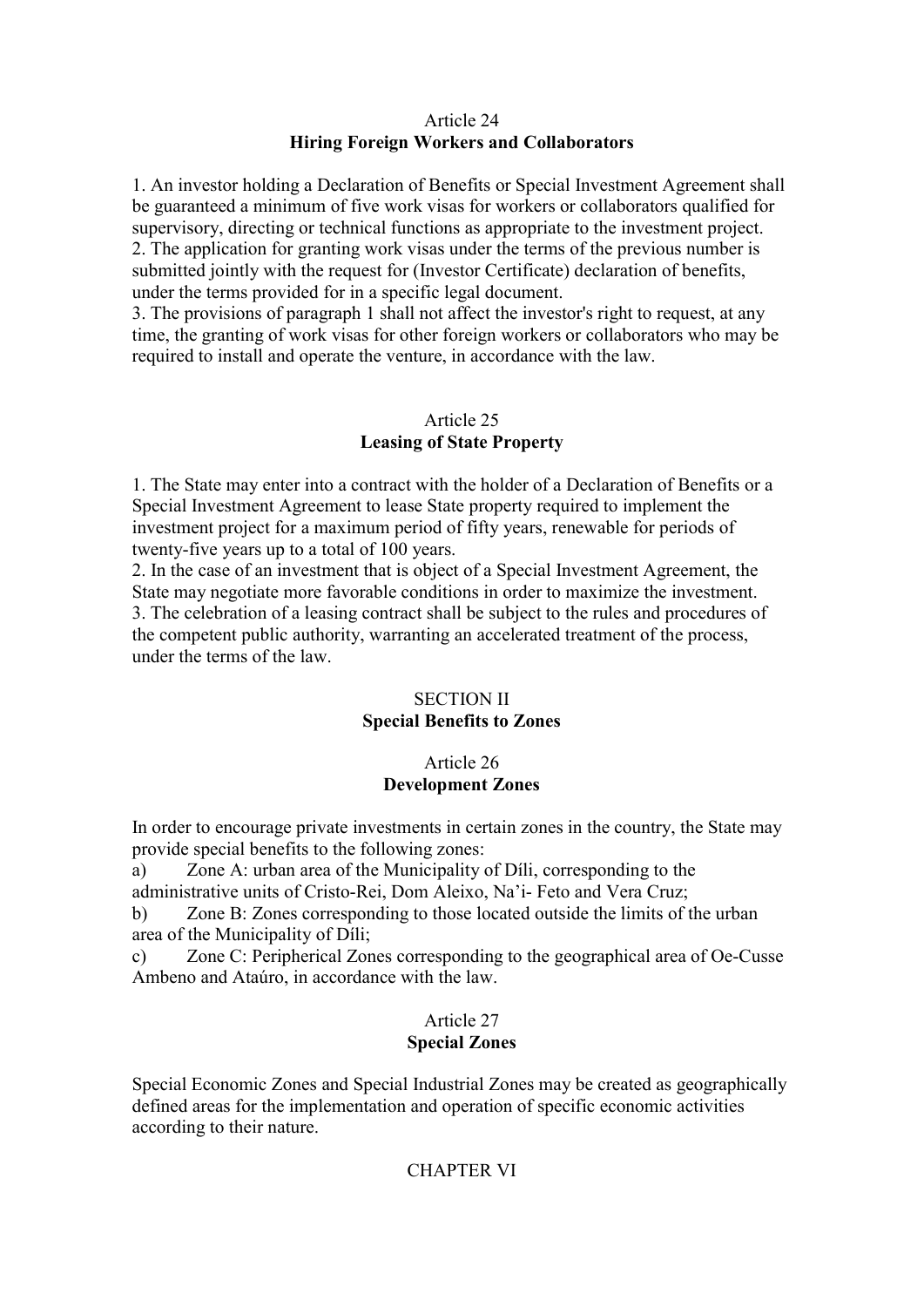# Tax Benefits

# Article 28 Scope of Tax Benefits

Investors who submit investment projects in the areas of economic activity listed in the Annex to this law, of which it is an integral part, may request a Declaration of Benefit recognizing the tax and customs benefits under this chapter.

# Article 29 Tax Benefits

1. An enterprise associated with an investment or reinvestment project whose activity is provided for in the Annex to this law may enjoy an income tax exemption of 100% for the period provided for in Article 31.

2. In addition to the exemption period provided for in Article 31, up to 100% of all expenses incurred in the construction and repair of road access infrastructures not associated with taxable business activities that benefit workers and populations in their respective areas shall be considered as costs for the purposes of determining the taxable amount.

3. Holders of a Declaration of Benefits may enjoy a 100% tax exemption in respect of sales regarding all capital goods and equipment used in the construction or management of the investment or reinvestment project for the period provided for under Article 31. 4. The law defines the categories and quantities of goods and capital equipment exempt from payment of sales tax in respect of each sector of economic activity, as well as the conditions for resale after the respective customs clearance.

5. Holders of a Declaration of Benefits may enjoy a 100% service tax exemption in respect of ventures designed to provide specified services, as set forth in the General Tax Law, for the period provided for by Article 31.

6. Any holder of a Declaration of Benefits that provides for tax benefits must submit said Declaration on an annual basis to the Ministry of Finance together with the tax statement and other necessary documents stating that he does not pay taxes.

### Article 30 Customs incentives

1. The holder of a Declaration of Benefits may enjoy 100% customs duty exemption on imports of all capital goods and equipment used in the construction or management of the investment or reinvestment project for the period provided for by Article 31. 2. The law defines the categories and quantities of capital goods and equipment exempt from payment of customs duties on imports in respect of each sector of economic activity, as well as the conditions of resale after customs clearance.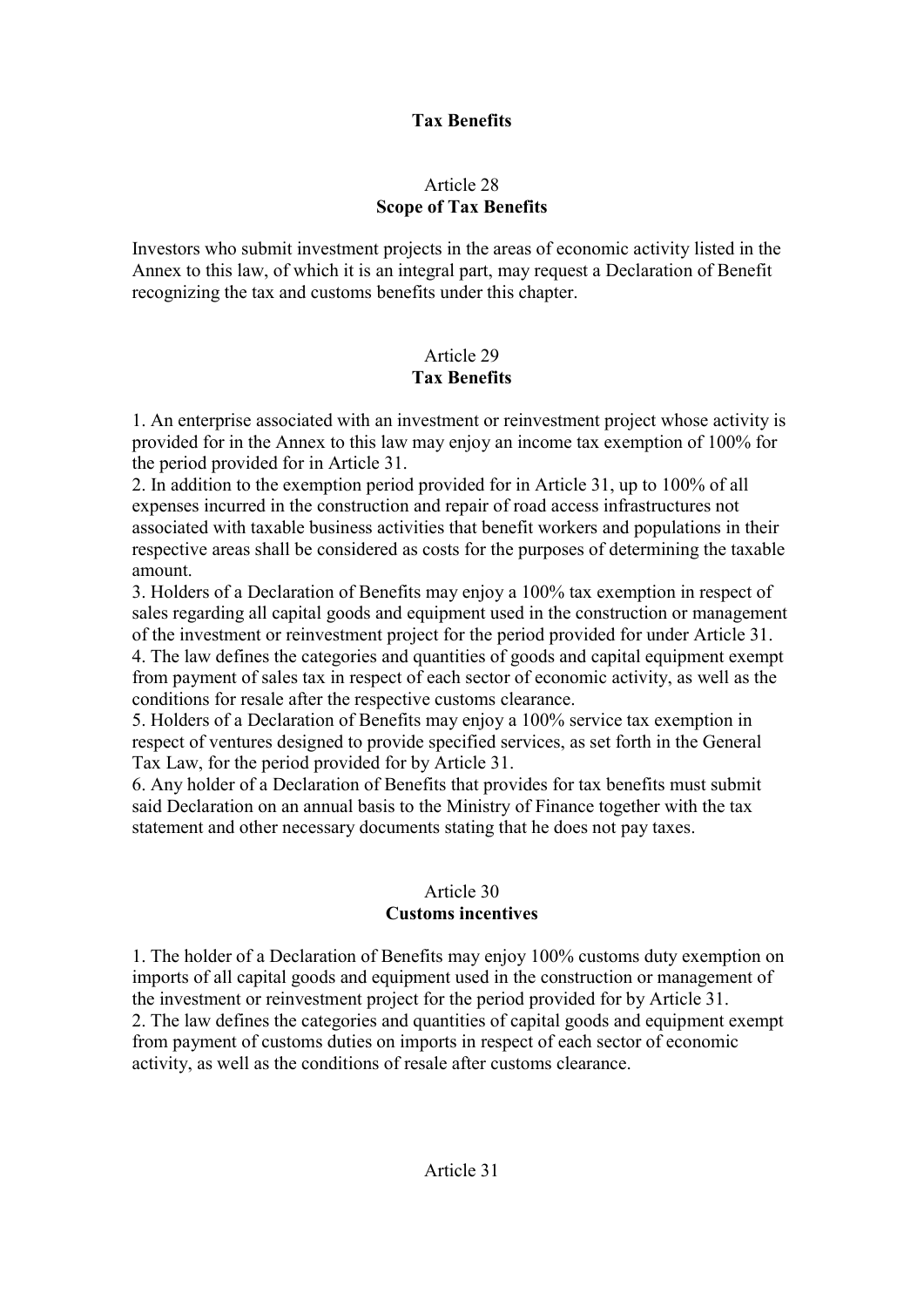### Period for granting tax benefits and customs incentives

The period for granting tax benefits and customs incentives, as of the project begin date included in the Investor Certificate, is of:

a) Five years, in the case of an investment or reinvestment to be carried out in whole or in part in Zone A;

b) Eight years, in the case of an investment or reinvestment to be carried out in whole or in part in Zone B;

c) Ten years, in the case of an investment or reinvestment to be carried out in whole or in part in Zone C.

#### Article 32 Limitation on Benefits and Incentives

This law does not exempt the investor from payment of other taxes, charges or fees of a fiscal or customs nature provided for in the legislation in force in the country.

### CHAPTER VII Concession of Special Benefits

#### Article 33 **Requirements**

The granting of special benefits provided for in Articles 24 and 25 shall be subject to compliance with the provisions of this Chapter.

### Article 34 Minimum Amounts for Investment or Reinvestment

1. The special benefits provided for in Articles 24 and 25 of this law may only be granted to investors whose investment or reinvestment respect the minimum values defined in the provisions of the paragraph below.

2. The minimum amounts for investment or reinvestment are approved and updated periodically by Government decree.

### Article 35 Granting Benefits

Special benefits may be granted to the investor through the award of a Declaration of Benefits or the conclusion of a Special Investment Agreement.

### CHAPTER VIII Declaration of Benefits and Special Investment Agreements

Article 36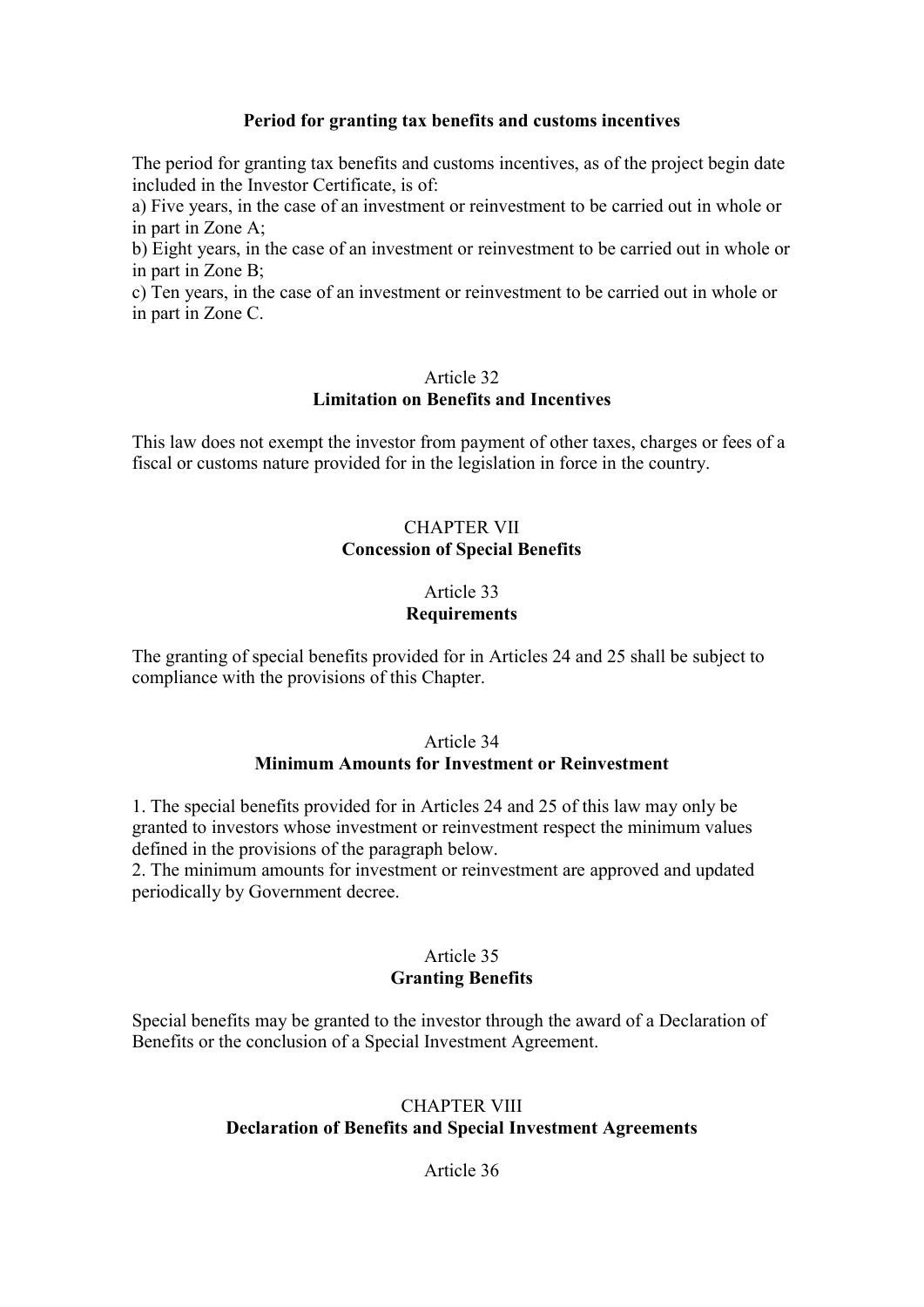### Declaration of Benefits

1. The Declaration of Benefits is a document issued at the request and in favor of the investor attesting to benefits granted, in particular those provided for under Articles 24 and 25.

2. The processing of the request and the issuance of the Declaration of Benefits shall follow a simplified procedure and are subject to regulation by government decree.

### Article 37 Judicial Challenge

The decision of refusal to issue a Declaration of Benefits is susceptible to judicial challenge, under the terms of the law.

### Article 38 Special Investment Agreement

1. The State may, exceptionally, enter into a special investment agreement with an investor, defining special conditions for investment projects which, by reason of their size or nature, or their economic, social, environmental or technological impact, may be of great interest within the Strategic Development Plan framework, which justifies the adoption of the special benefits provided for in Articles 24 and 25 and other specific non-fiscal benefits to be negotiated with the investor.

2. The Special Investment Agreement is authorized by resolution of the Government, with explicit indication of the reasons justifying the agreement and the special regime governing it.

#### Article 39 Compliance with the Law

Issuance of the Declaration of Benefits or the conclusion of the Special Investment Agreement does not exempt the investor from complying with other legal provisions in force for granting of visas and for leasing of State properties.

### Article 40 Expedite Service

Public services are obliged to provide expedite services to the investor upon presentation of the Declaration of Benefits or Special Investment Agreement.

# Article 41 Protection of Benefits Conferred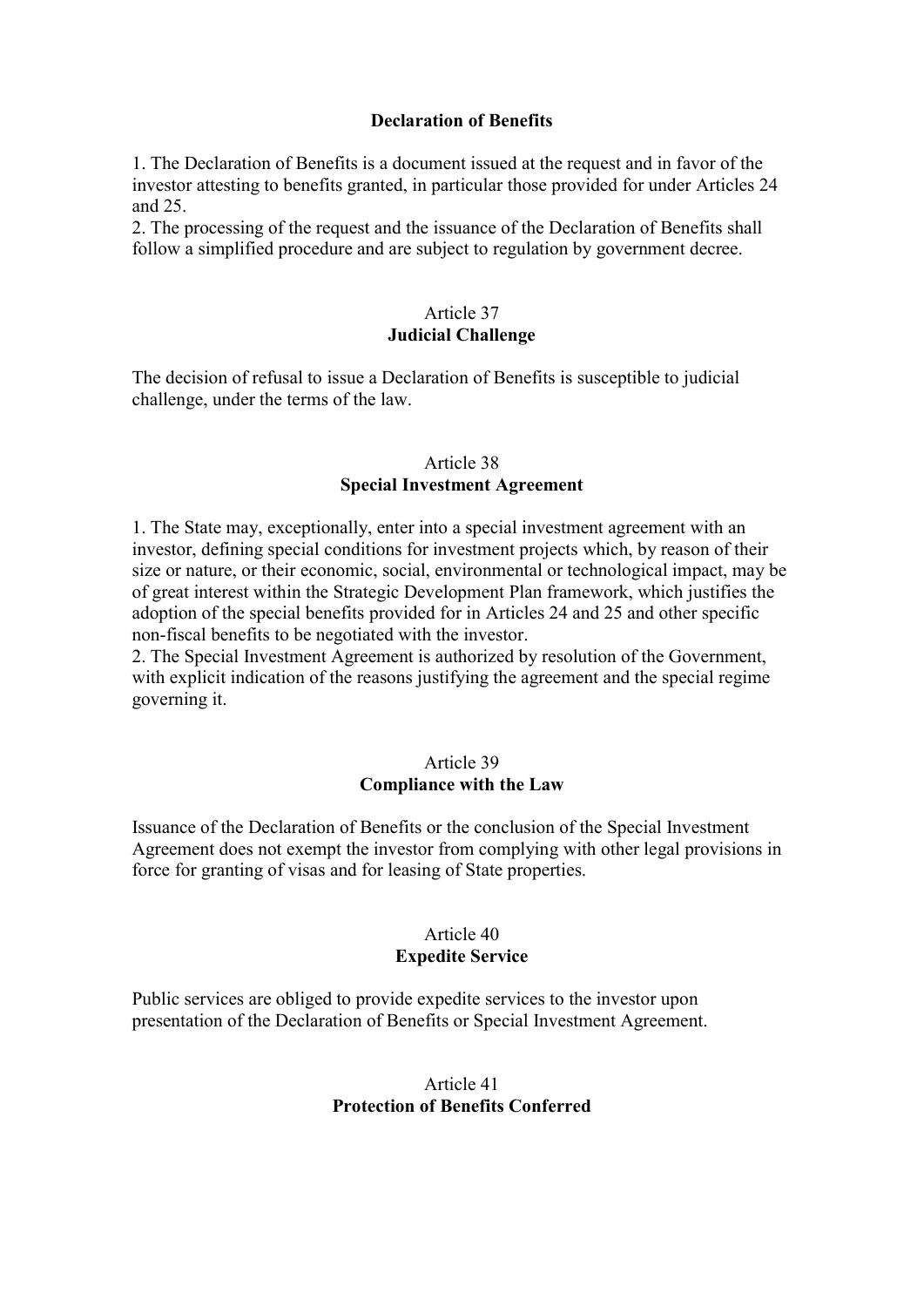The special and fiscal benefits conferred under this law may not be revoked or reduced until the expiration of the agreed investment period, provided that there is no failure to comply with the obligations established by the beneficiary.

#### CHAPTER IX

# Investment Promotion and Facilitation Entities, Agencies and Infrastructures

### Article 42 Government Agency

The Government shall establish a government agency responsible for the promotion, facilitation and monitoring of private investment and exports, and the issuance of Declaration of Benefits and negotiation of Special Investment Agreements.

# Article 43 **Entities**

1. The provisions of the preceding paragraph shall not affect the possibility of establishing in Special Economic Zones other entities responsible for the promotion and facilitation of private investment and exports, as well as structural infrastructures to support investment and exports, namely industrial parks and export processing zones, which may enjoy special legal regimes.

2. Investment promotion and facilitation entities established under the terms of the preceding paragraph shall be obliged to provide the central government entity responsible for investment and export promotion all the information regarding private investments and exports for statistical purposes.

### Article 44 Exemption of Fees

The services of investment promotion and facilitation, as well as the treatment and processing of the application for the Declaration of Benefits and negotiation of Special Investment Agreement are provided free of charge.

### Article 45

### Registration of Investment or Reinvestment Projects

1. The central government entity responsible for promoting investment and exports shall maintain, for statistical purposes, a record of investments made, under the terms to be defined by a Government decree.

2. The registration referred to in the preceding paragraph shall be independent of the commercial register, in accordance with the commercial legislation in force.

# CHAPTER X Settlement of Disputes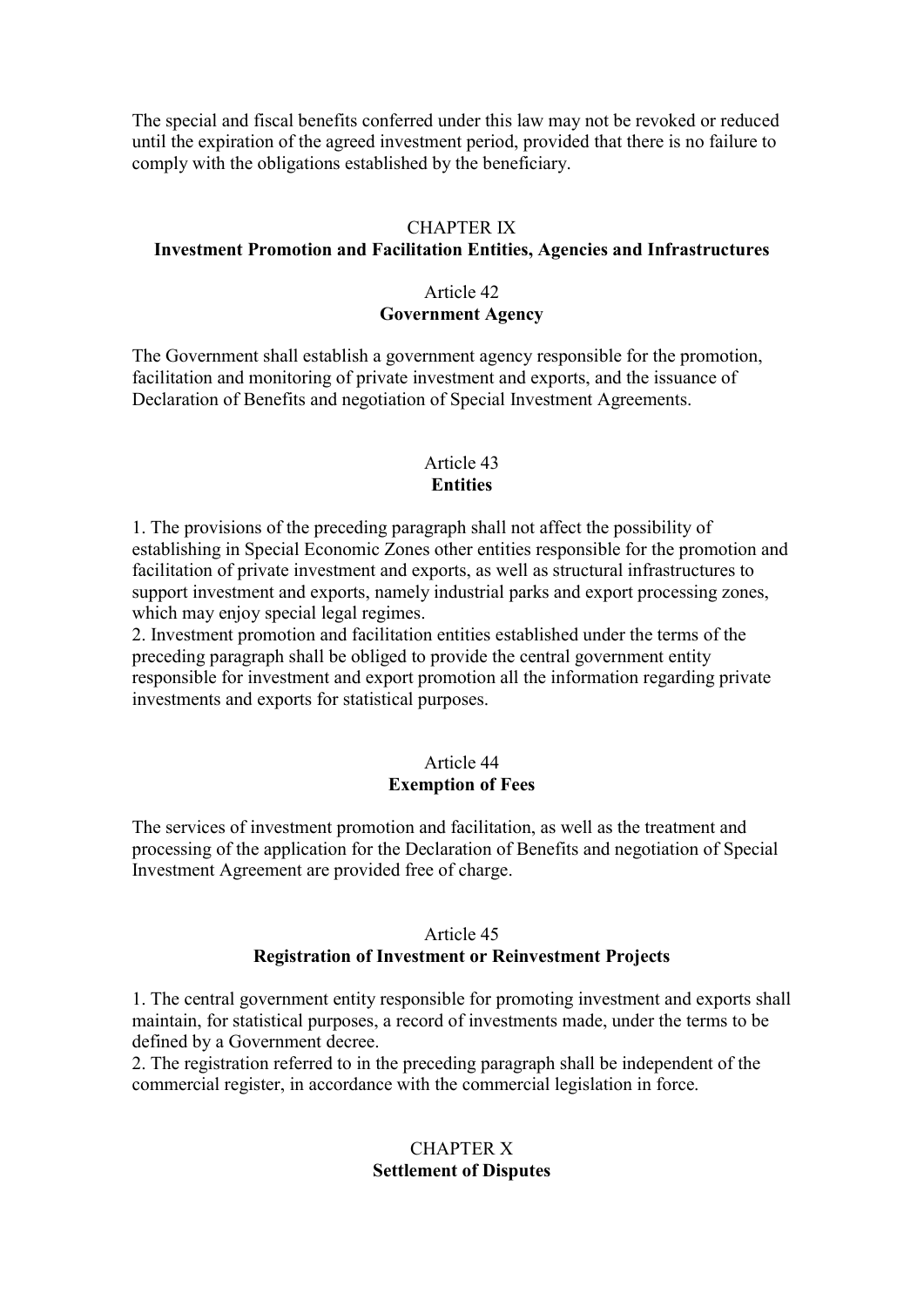### Article 46 Amicable Resolution

1. Disputes between the State and an investor arising out of the interpretation or application of this Law and its Regulations or of the terms and conditions set forth in a Special Investment Agreement shall preferably be settled amicably.

2. For the purposes of the preceding paragraph, the interested party must notify the other party in writing of the grounds of the dispute and submit a proposal for its resolution.

# Article 47 Litigious Resolution

1. All disputes or conflicts between the State and national investors that cannot be resolved within sixty days, in accordance with the terms of the previous Article, shall be submitted to the competent judicial entities, in accordance with the legislation in force. 2. Notwithstanding the preceding paragraph, disputes between the State and a national private investor may be submitted to arbitration, under the terms to be entered into in an arbitration agreement.

#### Article 48

#### Binding nature of Arbitration

1. All disputes or conflicts between the State and foreign investors, holders of a Declaration of Benefits or a Special Investment Agreement, which cannot be resolved within sixty days, in accordance with the provisions of Article 46, may be resolved definitively, through arbitration, without the possibility of recourse, in accordance with the International Convention on the Settlement of Investment Disputes between States and Citizens of other States (ICSID) and the rules set forth in the Supplementary Mechanism Regulation approved on September 27, 1978, at its International Center. 2. Special Investment Agreements may expressly include rules of other international bodies of recognized reputation, provided the parties have expressly specified the conditions for their implementation, including the manner in which the arbitrators are appointed and the deadline for decision-making.

3. The provisions of the preceding paragraphs shall not preclude prior recourse to the competent judicial authorities.

# CHAPTER XI Final and Transitional Provisions

### Article 49 Previous Investments

1. Investor Certificates issued and Special Investment Agreements entered into before the entry into force of this law shall remain valid and in force for the duration set out therein.

2. Competent authorities shall carry out an annual audit of Investor Certificates issued and Special Investment Agreements concluded before the entry into force of this law in order to assess and quantify the impact of the tax benefits granted.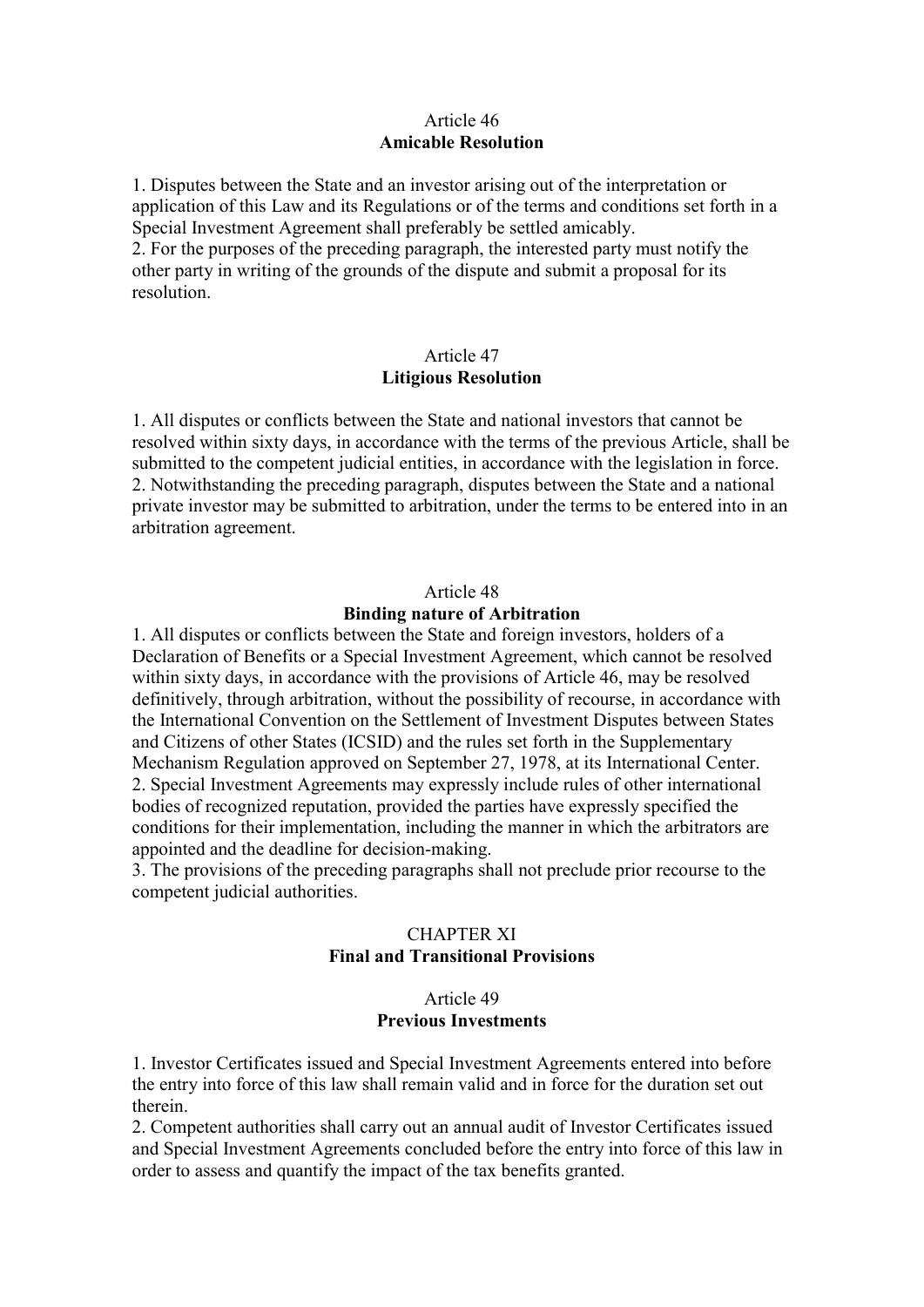# Article 50 Subsequent Regulations

The Government shall approve, within a period of sixty days from the date of entry into force of this Law, the complementary regulations necessary for its implementation.

#### Article 51 Applicable Law

If any provision of this law, whether in whole or in part, is inconsistent with international agreements to which Timor-Leste is a party, the latter shall prevail.

# Article 52

### **Dissemination**

The Government promotes the dissemination of the private investment legal regime among investors, namely through the publication of relevant information within the framework of promoting domestic and foreign investments.

# Article 53

### Revocation

Law no. 14/2011, of September 28 is hereby revoked.

Article 54 Entry into force

This law becomes effective on January 1st, 2018.

Passed into law on April 25, 2017.

The President of the National Parliament,

Adérito Hugo da Costa

Enacted on August 17, 2017.

For publishing.

The President of the Republic,

Francisco Guterres Lú Olo